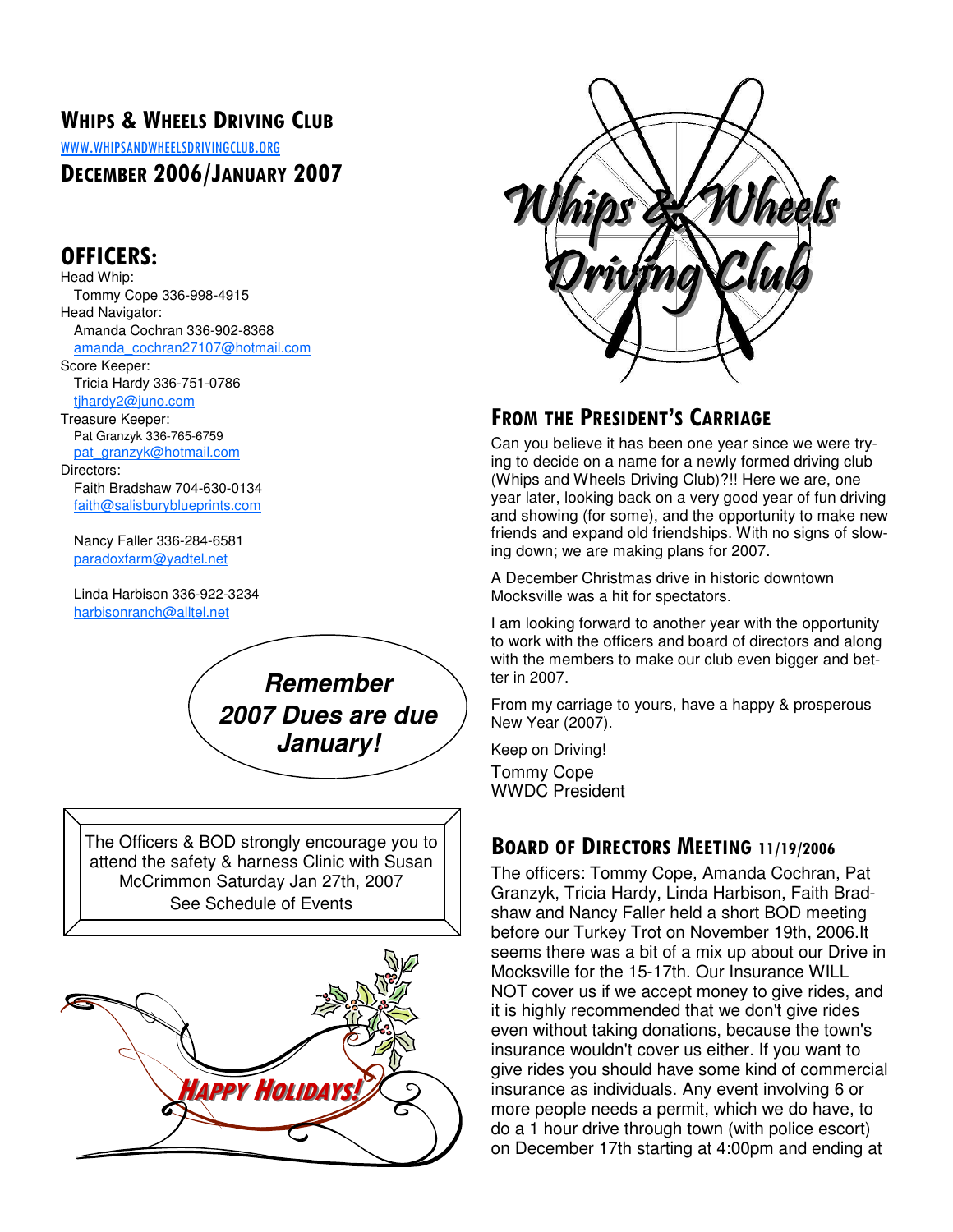5:00pm. We will start at the Masonic Picnic Grounds go down main street through the square down to Depot Street and end back at the Masonic Picnic grounds. If you are going to drive on the 17th be at the picnic grounds about 3-3:30 to be ready to drive at 4:00. Rick Naylor & Doug Prevette will be in town on Fri & Sat giving rides and could use volunteer help say heading the horses and such.

There was clarification made about the Dirty Santa Gift exchange for our Christmas party. For every person including children who want to participate a gift worth \$15.00 should be brought by each person participating. If only one person in a family wants to participate they would bring a gift if every member of the family wants to play they would ALL bring gifts.

It was suggested that I send a post card to all members about the Town Drive and a reminder about our party and to RSVP to Amanda for the party. Pat said we had \$256.00 in our account as of that moment.

Nancy Faller talked about a clinic she and Tonya had just attended with Robin Groves and wondered if it might be something our club would be interested in doing. Nancy & Claudia would be willing to help subsidize a clinic if we decide to put one together. The meeting ended and we all went to attend the drivers meeting for the Turkey Trot.

## TURKEY TROT NOV. 19TH TLC FARM

It was a great day at Tommy and Karen Copes TLC Farm for the November 19<sup>th</sup> Turkey Trot. The weather cooperated and we were off to a great start with 8 carriage entries and 2 riders. There were Horse, Pony and Pair Divisions and after a brief Drivers meeting, we started promptly at 10:30am with the Cross-Country course with approximately 4 miles of trails, woods, open fields, water and a bridge crossing. Everyone completed the course safely. It was then decided to break for lunch and then continue with Gamblers Choice in the ring. For those of you that may not be familiar with Gamblers Choice, it is a very fun class consisting of multiple different types of obstacles each holding a specific point value if completed. The drivers enter the ring individually to drive a chosen course trying to accumulate as many points as possible in 2 minutes. And the most points WINS! All went well with only a brief mis-hap for Nancy Faller & Rootbeer. They recovered well (Amazing pony and experienced driver!) and all was okay.

I would like to send out a HUGE Thank-You to Tommy and Karen Cope for letting me host the event on their farm. They have a beautiful piece of property and it was enjoyed by all. And now for the results:

#### **CROSS COUNTRY** (Optimum time 43:00)

#### **HORSE:**

- 1<sup>st</sup> place Tricia Hardy "Precious" 43:23
- 2<sup>nd</sup> place Pat Granzyk & Amanda Cochran "Blaze" 41:45
- 3<sup>rd</sup> place Cynthia Huntly/Jackie Payne "Prince" 47:00:23
- 4 th place Jerry/Pat Martin "Prince" 46:00 (5 of 6 items collected)

#### **PONY:**

- 1 st place Reba Wagner "Toby" 46:00:08
- 2<sup>nd</sup> place Nancy Faller "Rootbeer" 39:28:00

#### **PAIRS**:

- 1 st place Faith Bradshaw Ellie"/"Crescent" 49:00:56
- 2<sup>nd</sup> place Michael Singleton "Elroy"/"Wilbur" 1 hr 20min: 43

#### **RIDERS:**

Jackie and Steve Alexander "Money on Fire" and "Sunnyboy"

# **GAMBLERS CHOICE** Allotted Time 2min

#### **HORSES:**

- 1<sup>st</sup> place Amanda Cochran "Blaze" 200pts
- 2<sup>nd</sup> place Tricia Hardy "Precious" 90 pts
- 3<sup>rd</sup> place Jerry & Pat Martin "Prince" 80pts

### **PONY:**

1<sup>ST</sup> place Reba Wagner "Toby" 50pts

### **PAIRS:**

- 1<sup>st</sup> place Faith Bradshaw "Ellie"/"Crescent" 160pts
- 2<sup>nd</sup> place Doug Prevette "Ellie"/"Crescent" 150pts

## CHRISTMAS PARTY

We had 21 "big people" and one "little guy" attending our first annual Christmas Party. We had some really really great food and lots of fun with "Dirty Santa"! We had a bunch of gifts that really made the rounds before being "retired", then we played Musical Chairs twice. Marilyn & Doug got a bit friendly as did a few others trying to scramble to claim a chair. Check out the Photo Gallery online.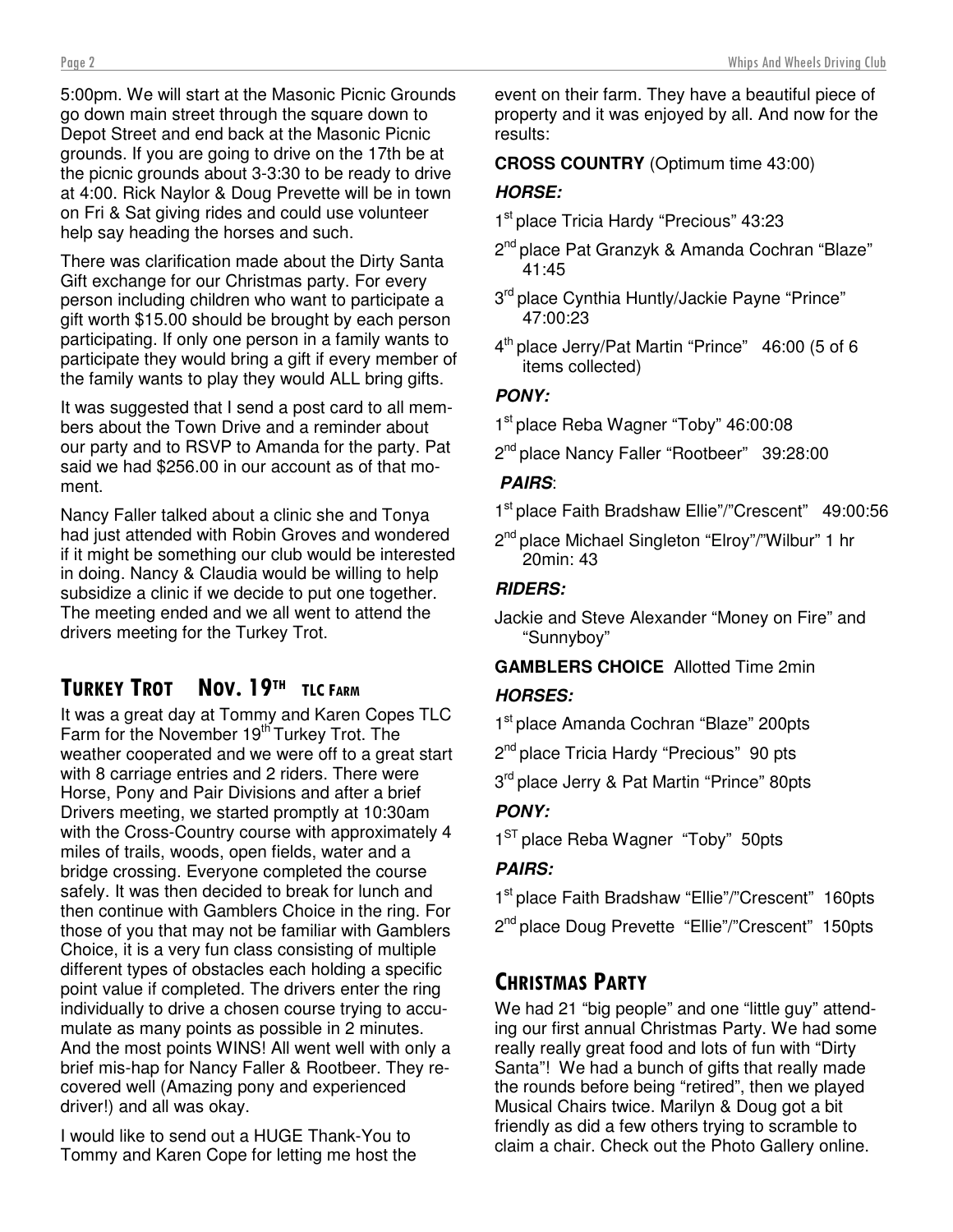# CHRISTMAS DRIVE IN MOCKSVILLE

On Sunday December 17th, some of the club members met in Mocksville for our December event, which was a drive through Historic Mocksville to see the lights. The horses, ponies, carts and drivers were all decked out for the holidays. It was early afternoon, so it wasn't dark enough to really enjoy the lights, but the ride was really nice. The weather was beautiful for this time of year. Due to it being the first time for the drive, SURPRISE people were on the streets waving us on!

Leading the drive was Frank being driven by Doug Prevette, with passengers Faith Bradshaw, Ricky Naylor and Mark Harbison in the carriage. Next we had Chance being driven by Linda Harbison with her son Aiden. Next in line was Mrs. MaCoys driving a Haflinger with Tonya Barga as her passenger, they were followed by Root beer driven by Emily with her fiancée. Then we had a standard bred driven by Dean Carter with his wife Patricia, next was Andy driven by Tommy Cope with his wife Karen. Coming up at the end was the smallest….but the most admired by the crowd-Peanut, driven by Nancy Faller and her faithful dog as a passenger.

Everyone seemed to enjoy the drive, and I think everyone had fun.

Karen Cope

## HOLIDAY DRIVE

#### By Linda Harbison

What a great time we all had at the Holiday Drive in Historical Mocksville on December 17<sup>th.</sup> The weather was great and seasonally warm with about 7 carriages in all. With Drivers and horses decorated for the holiday's we proceeded through the town and bystanders enjoyed the festive scenery. Heading off the parade of carriages was Doug Prevette driving "Frank", one of his Percherons pulling Rick Naylors beautiful white 2-seater Wedding Carriage. We were finished about 4:30 and after a visiting with one another while un-hooking we all proceeded to load and return home. I enjoyed this very much and would love to drive in it again next year.

## INSPECT, PLAN, PREVENT (BARN FIRES)

Like everyone else with horses you are obviously busy from morning until night with a wagon load of chores that seems to get bigger and bigger! This is a part of managing your horse barn that can't be neglected or put off till later.

There are very good references in your local Fire Department, they will be more than happy to come to your farm and give you suggestions for making your barn and storage areas a safer place.

Ask the fire chief or training officer to bring a fire truck to your farm so you can see if you can get to the barn and other buildings and get turned around with more than one truck. You might want to give a lesson on haltering and leading your horses if time permits. Ask if they will put on full fire gear with air pack and walk up to your horses just to see what kind of reaction you might have!

- NO Smoking: not in Barn, Hay/Bedding storage areas or Tack Room.
- Get rid of cobwebs, bird nests in the rafters, dust off light fixtures and outlet covers, clean dropped hay & bedding off of the floor.
- A clean barn is a safe barn!
- Heat tapes, heat lamps, electric heaters are a major source of barn fires and SHOULD NOT be left unattended!
- Fire extinguishers may be the best investment you ever make!

Tommy Cope, WWDC



One of our newest members, Reba Wagner & her team Cleveland & Roosevelt.

## BOARD OF DIRECTOR'S MEETING 12/29/06

Tommy, Amanda, Pat, Linda, Faith & Tricia held a BOD meeting at 6:30pm Tommy's house. We discussed our past year and how we might get more people attending our events. We talked about calling everyone on our membership list inviting them to each event or mailing a post card and at the same time try to survey the members as to what kind of events they want the club to hold. It was suggested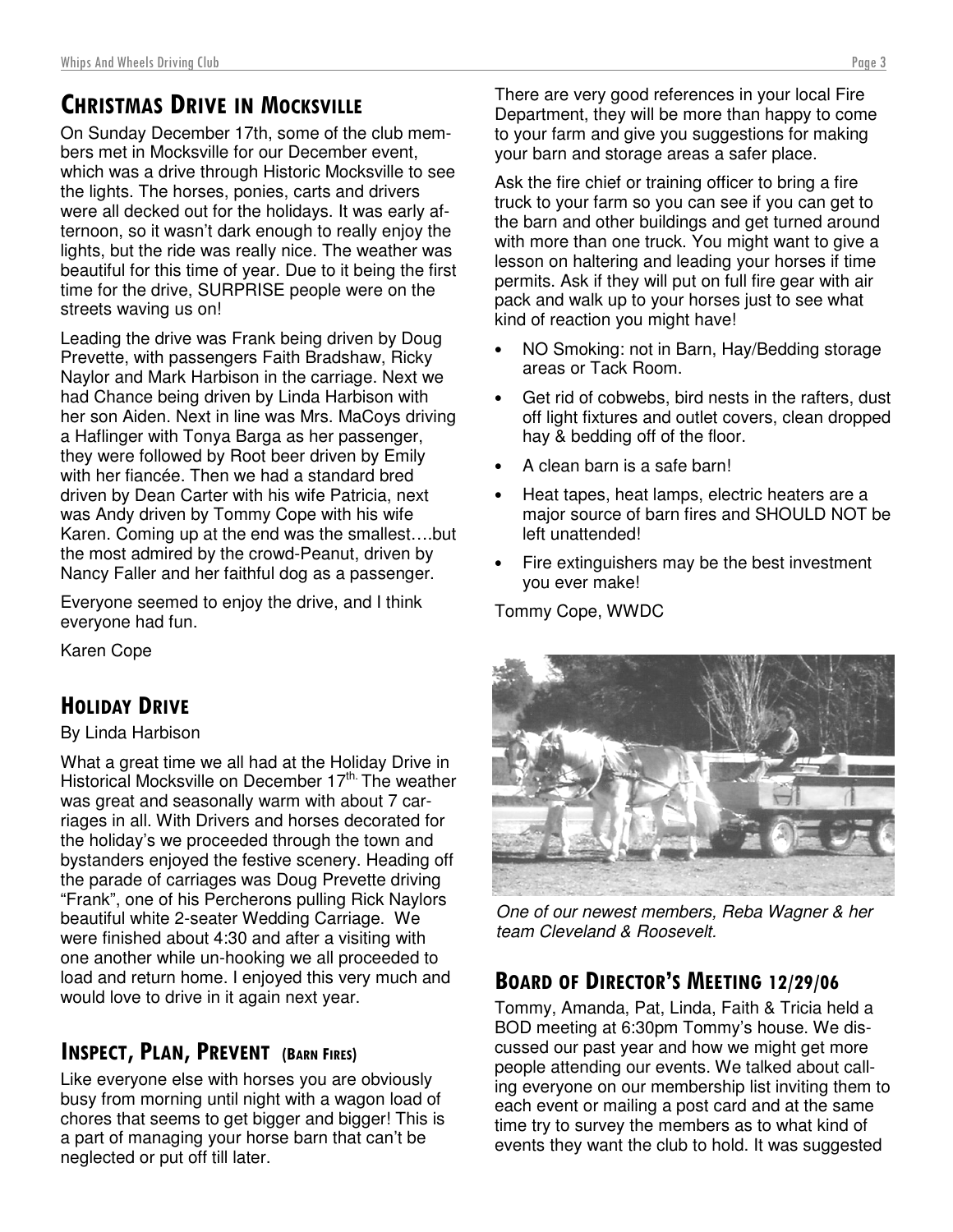we hold more Sunday events, but hold them later in the afternoon during the summer since it does not get dark until later and people would have time to drive home in the daylight. Pat suggested for our Christmas party holding it in the afternoon on a Sunday so people who live a distance would be more likely to attend. Amanda has started a club scrap book, if anyone has pictures they want to add send them to Amanda or bring them to any event to give to her. It was suggested I send renewal cards to the advertisers who's ads might be expiring (March & April). We talked about adding pictures to the newsletter and the quality of the pictures, but with out spending a lot of money we cannot improve the quality when reproduced on a copier. March will be the last print newsletter for anyone who has not paid their 2007 dues. I will print out an updated membership list in March. We also talked about the need to stress Safety at our events.

The officers will remain as they are for 2007, there was no vote but it seems that is what everyone desired.

# SCHEDULE FOR 2007:

**January 27th, Saturday 10:00am**, Faith has arranged for Susan McCrimmon (registered **Pleasure Driving Technical Delegate for the American Driving Society**) to come hold a safety & harness clinic at Tommy & Karen Cope's TLC Farm in Advance. The Officers & BOD strongly encourage you to attend this clinic. It should be highly informative for ALL drivers no matter what your driving experience. Cost will be \$15.00 to observe and \$20.00 if you bring a horse & cart. Please RSVP to Faith at faith@salisburyblueprints.com or 704-213-7076 740-637-7255 (work) if bringing a horse. **\*BYOL**

**February 18th Sunday:** 2nd annual Valentine event at Paradox Farm or TLC Farm. Faith will be hosting it again. \$15.00 per turnout/horse & rider. Rain date Sunday 25th. Coffee & Donuts will be available in the morning, **\*BYOL**

**March ???** Nancy wants to hold a Barbie Blank Clinic but this is VERY Tentative

**April ???** I am working with Nancy Faller & Bev Duval about putting on a Poker Ride/Drive to raise money for the LOCAL (NC) USERL. We are still working on the dates.

**May 5th Saturday 10:00am** (rain date May12th) Cross country drive up in East Bend with Ross Chrisman as our trail boss. \$15.00 per turnout/horse & rider. **\*BYOL**

## **June 16th Saturday:** Blowing Rock

#### **\*BYOL= Bring Your Own Lunch!** \_\_\_\_\_\_\_\_\_\_\_\_\_\_\_\_\_\_\_\_\_\_\_\_\_\_\_\_\_\_\_\_\_\_\_\_\_\_\_\_\_

#### **Schedule From the CCC Newsletter:**

Jan 6th, 2007 Horse Massage Seminar @ Deb Dickerson's farm. Call Deb 828-863-2053 or E-mail mickmoto@alltel.net for more information.

February 10: SC Horse Council Expo. More information in forthcoming newsletters.

March 9-11: Elizabeth Keathley Clinic. March 22-25: Live Oak CDE. April 12-15: Georgia International CDE. April 14, 15: Southern Pines CDE June 2,3: Carolina Carriage Club HDT.

#### RECOMMENDATIONS FOR SUNDAY HUNTING WITHDRAWN

POSTED: 11:43 am EST December 6, 2006 UPDATED: 11:54 am EST December 6, 2006

RALEIGH, N.C. -- The state's Wildlife Resources Commission has backed off a decision to support hunting on Sundays after first agreeing to recommend the change to lawmakers.

Instead, the commission will send a study on the issue to the Legislature without any recommendation. The panel had decided in an earlier vote to make the recommendation, then changed course after a break.

Mark Duda, a consultant hired to study the issue, told the commission today that 65 percent of the general population he surveyed opposes Sunday hunting, while just 25 percent support it. Duda says any increase in the sale of hunting licenses would be offset by the need to hire as many as 72 additional game wardens.

The Reverend Mark Creech, executive director of the Christian Action League of North Carolina, says lawmakers can expect significant opposition from religious leaders.

Above story submitted to me by the Sauratown Trails Association Liaison Officer, Bev Duval.

## CLASSIFIEDS:

Horse Trailer for Sale, Excellent Condition. 2002 Mid Atlantic, Steel 2 horse straight load Gooseneck,

Tack room upgraded with **the state of the state of the Taylor** kitchen cabinets and sink, 50 gal water tank, electric and water hookup. Rear loading lights, removable center divider,

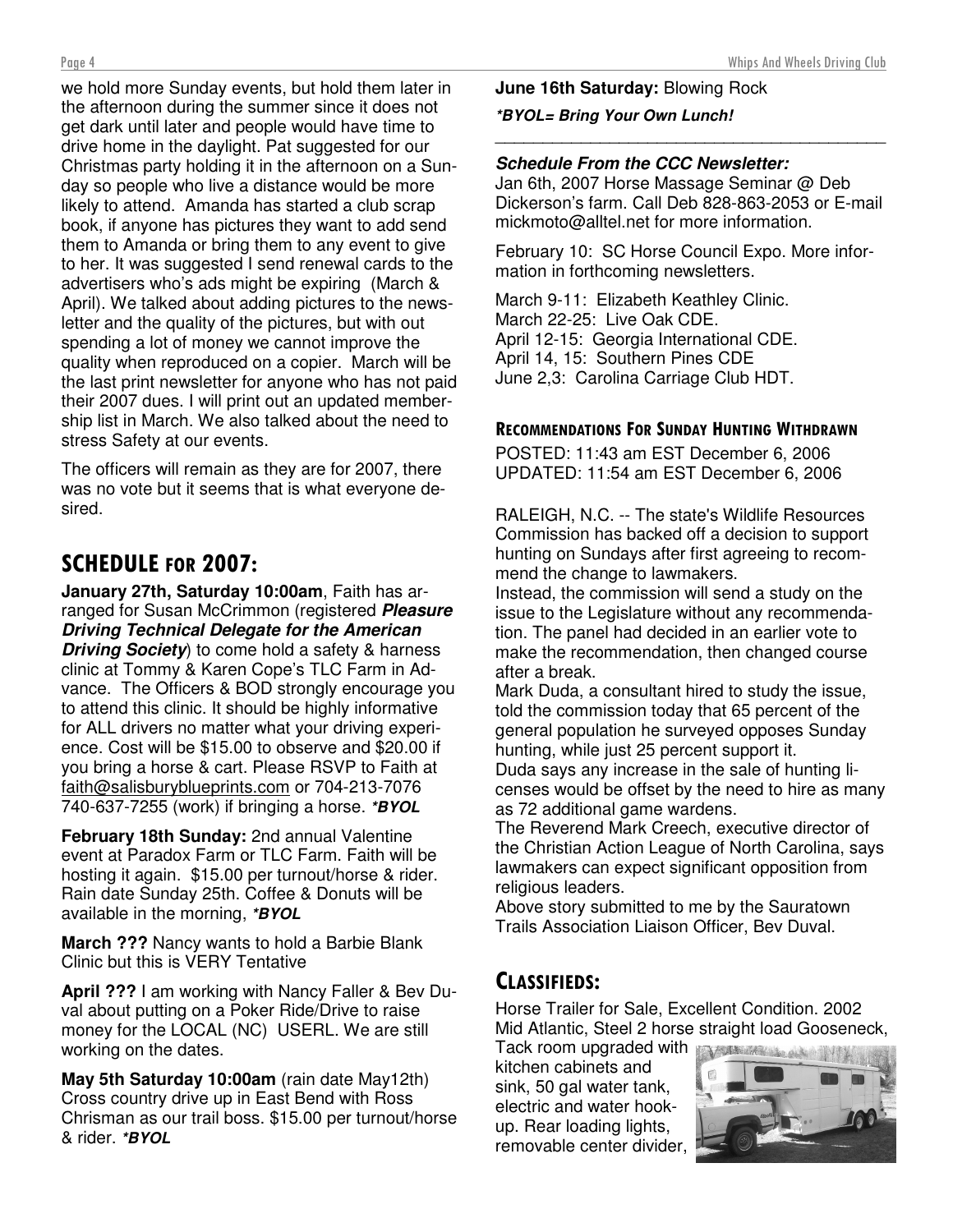stalls have plywood and rubber mats \$6,500. Reba Wagner 919-286-8330 days 919-732-6749 evenings or Wagne045@mc.duke.edu

91 Adams Gooseneck 24' (4) horse slant load with Rear tack, dressing room, shower & AC. Needs painting \$3500.00 Dean Carter 336-766-9024

\_\_\_\_\_\_\_\_\_\_\_\_\_\_\_\_\_\_\_\_\_\_\_\_\_\_\_\_\_\_\_\_\_\_\_\_\_\_\_\_\_\_\_\_\_

HAY FOR SALE: Orchard Grass square and round bales. Call Tommy Cope 336-998-4915 \_\_\_\_\_\_\_\_\_\_\_\_\_\_\_\_\_\_\_\_\_\_\_\_\_\_\_\_\_\_\_\_\_\_\_\_\_\_\_\_\_\_\_\_\_

\_\_\_\_\_\_\_\_\_\_\_\_\_\_\_\_\_\_\_\_\_\_\_\_\_\_\_\_\_\_\_\_\_\_\_\_\_\_\_\_\_\_\_\_\_

**ADVERTISOR's:** Please Check the upper right hand corner of your ad for your expiration date. If you wish to renew your ad "as is", (some are due to expire). Please let me know and send a check to me or Pat Granzyck. (See back page for our addresses). Thank you we really appreciate your support.

Business card ads: \$15.00 per year 1/4 page 3 1/2x 4 7/8 \$30.00 per year 1/2 page long or wide \$50.00 per year

**NOTE don't publish in BOD minutes** but keep for future Reference: At our 11/19/06 BOD meeting Faith asked about End of Year Awards and she was put in charge of handling them. At our12/29/06 BOD meeting it was decided we are a for fun group and that could become to competitive so we decided against end of the year awards.

Thank you Salisbury Blueprints for your continued support in printing our newsletters



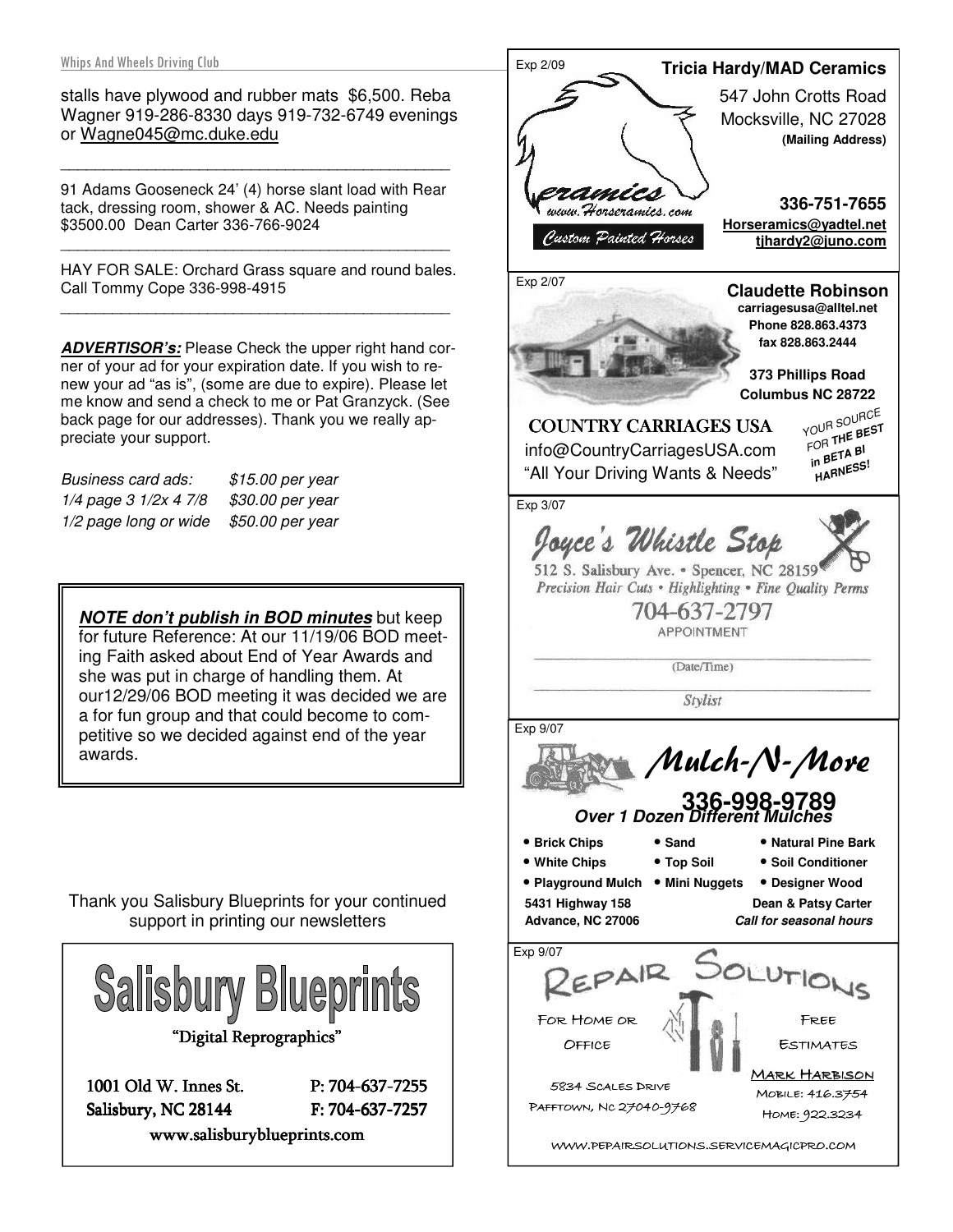Page 6 Whips And Wheels Driving Club **Exp 2/07** 

# Star H Equine

A Horseman With Over 35 Years Insurance Experience



**Full Mortality** Major Medical **Loss of Use** Farm & Ranch Owners **Equine Liability Insurance** 

1-877-827-4480 www.starhinsurance.com